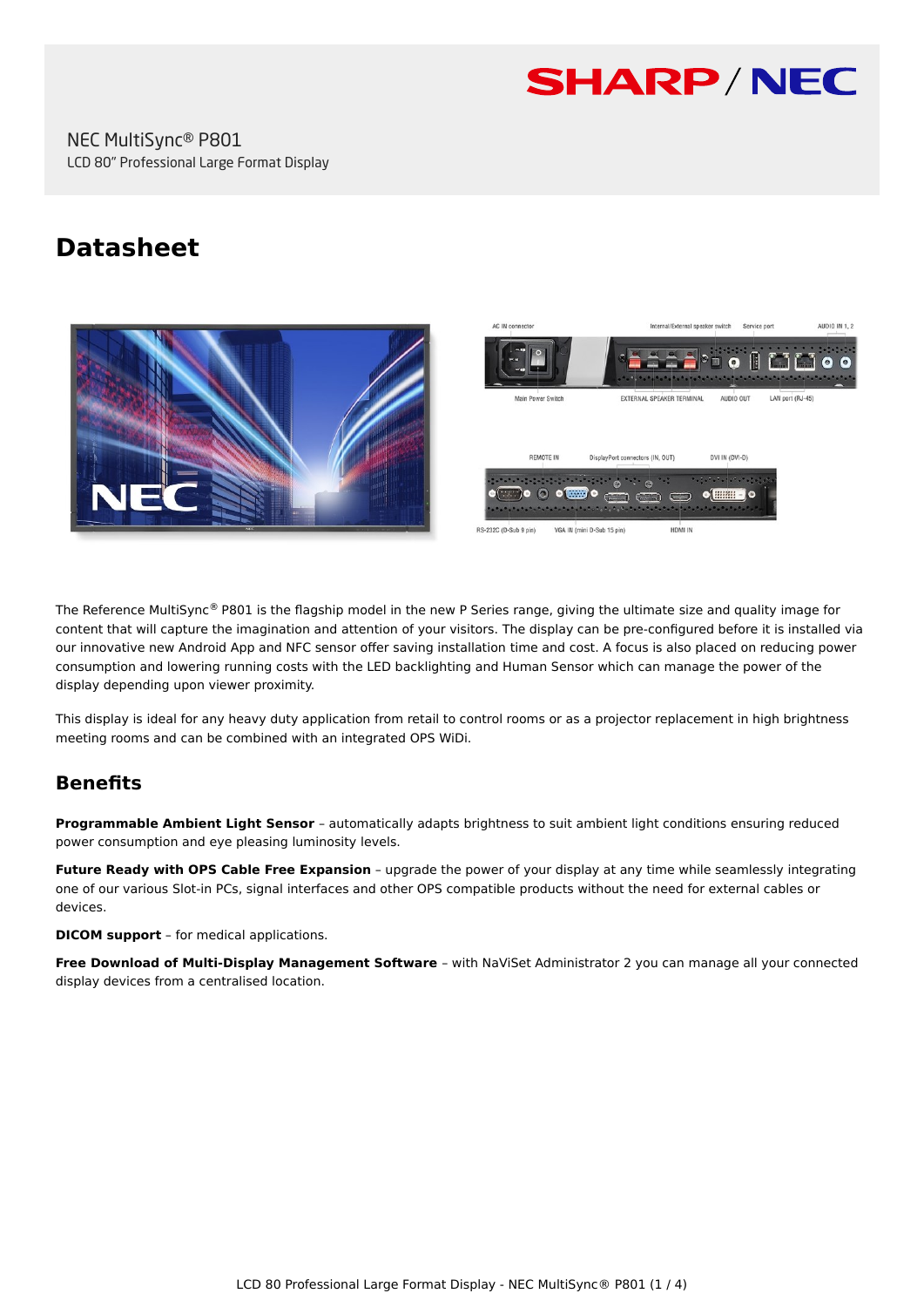# **Product Information**

| <b>Product Name</b> | NEC MultiSync® P801                       |
|---------------------|-------------------------------------------|
| Product Group       | LCD 80" Professional Large Format Display |
| Order Code          | 60003481                                  |

## **Display**

| UV <sup>2</sup> A with Edge LED backlight                   |
|-------------------------------------------------------------|
| $1.771.2 \times 996.3$                                      |
| 80/203                                                      |
| 700, 420 Eco (shipment setting)                             |
| 5000:1                                                      |
| 178 horizontal / 178 vertical (typ. at contrast ratio 10:1) |
| 4 (grey-to-grey)                                            |
|                                                             |
| Face Down; Face Up <sup>1</sup> ; Landscape; Portrait       |
|                                                             |

## **Synchronisation Rate**

| Horizontal Frequency [kHz] | 31.5 - 91.1 (analog and digital) |
|----------------------------|----------------------------------|
| Vertical Frequency [Hz]    | $50 - 85$                        |

#### **Resolution**

| Native Resolution                           | 1920 x 1080 at 60 Hz                            |                                                                    |                                                                  |                                                            |
|---------------------------------------------|-------------------------------------------------|--------------------------------------------------------------------|------------------------------------------------------------------|------------------------------------------------------------|
| Supported on DisplayPort and<br><b>HDMI</b> | 1024 x 768;<br>1080i;<br>1080p;<br>1280 x 1024; | 1280 x 768;<br>1360 x 768;<br>$1600 \times 1200$ ;<br>1920 x 1080: | 3840 x 2160 (24/30)<br>$Hz$ );<br>480p (60 Hz);<br>576p (50 Hz); | $640 \times 480$ :<br>720p (50/60 Hz);<br>$800 \times 600$ |
| Supported on HDMI only                      | 1360 x 768;<br>3840 x 2160 (25 Hz);             | $4096 \times 2160$ (24 Hz);<br>480i (60 Hz);                       | 576i (50 Hz)                                                     |                                                            |

#### **Connectivity**

| Input Video Analogue  | $1 \times D$ -sub 15 pin                                                                                |
|-----------------------|---------------------------------------------------------------------------------------------------------|
| Input Video Digital   | $1 \times$ DisplayPort (with HDCP); $1 \times$ DVI-D (with HDCP); $1 \times$ HDMI (with HDCP)           |
| Input Audio Analogue  | $2 \times 3.5$ mm jack                                                                                  |
| Input Audio Digital   | 1 x HDMI; DisplayPort                                                                                   |
| Input Control         | LAN 100Mbit; remote control wire (3,5mm jack); RS232                                                    |
| Output Video Digital  | 1 x DisplayPort out (loop through:DisplayPort, DVI-D, HDMI, Interface Extension Slot, OPS)              |
| Output Audio Analogue | 3,5mm jack                                                                                              |
| <b>Output Control</b> | LAN 100Mbit                                                                                             |
| Remote Control        | LAN with SNMP; Remote Control IR (internal/external (optional) sensor); RS-232C (9-pin D-<br>sub) Input |

# **Open Modular Intelligence**

| OPS Slot                | Slot Technology: Open pluggable specification (NEC / Intel OPS standard) |
|-------------------------|--------------------------------------------------------------------------|
| Inrush Current [A]      | max. 10                                                                  |
| Power Consumption [W]   | max. 61                                                                  |
| Voltage / Current [V/A] | 16/4                                                                     |

## **Interface Extension Slot**

analogue and digital interface extension (NEC standard)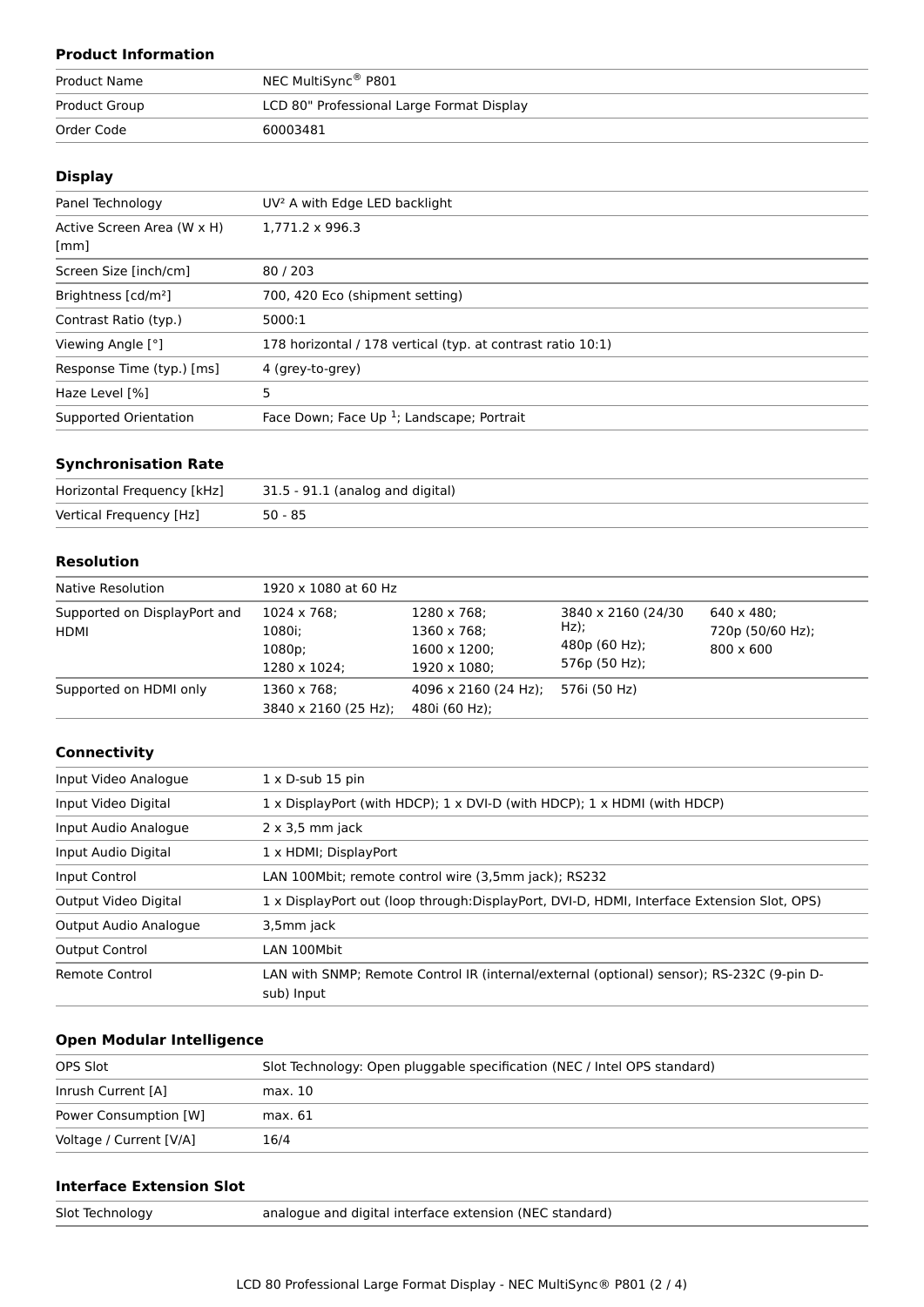#### **Sensors**

| Ambient Light Sensor | Integrated, triggered actions programmable                     |
|----------------------|----------------------------------------------------------------|
| Human Sensor         | Optional, external, 4-5m range, triggered actions programmable |
| Temperature Sensor   | Integrated, 3 sensors, triggered actions programmable          |
| NFC Sensor           | Integrated, 2cm range, free NEC Android App required           |

#### **Electrical**

| Power Consumption Eco/max.<br>[W] | 235 Eco (shipment setting), 320 |
|-----------------------------------|---------------------------------|
| Power Savings Mode [W]            | $< 0.5$ (ECO Standby); $< 1$    |
| Power Management                  | <b>VESA DPMS</b>                |

# **Environmental Conditions**

| Operating Temperature [°C]    | $+0$ to $+40$ |
|-------------------------------|---------------|
| <b>Operating Humidity [%]</b> | 20 to 80      |

#### **Mechanical**

| Dimensions $(W \times H \times D)$ [mm] | Without stand: 1,836.2 x 1,061.3 x 86.9      |
|-----------------------------------------|----------------------------------------------|
| Weight [kg]                             | Without stand: 61.5                          |
| Bezel Width [mm]                        | 29.7 (left and right); 29.7 (top and bottom) |
| VESA Mounting [mm]                      | 4 holes; 400 x 400 (FDMI); M8                |
| Ingress Protection                      | IP40 (front); IP20 (back)                    |

# **Available Options**

| Accessories         | Feet (ST-801); Speaker (SP-TF1, SP-RM1, SP-80SM); Trolley (PDMHM-L); Wall mount (PDW T<br>XL) |
|---------------------|-----------------------------------------------------------------------------------------------|
| Interface Extension | SB3-AB1 analogue: Audio; Component; Composite; S-Video<br>SB3-AB2 analogue: Audio; RGBHV      |
| OPS Slot            | HD-SDI 1.5G, 3G; HDBaseT receiver; Intel® Atom, Celeron and Core CPUs; WiDi receiver          |

#### **Green Features**

| <b>Ecological Materials</b> | day); Carbon savings meter; ECOMode; Energy efficiency class: A; Human Sensor<br>Manuals on CD; Optional feet |
|-----------------------------|---------------------------------------------------------------------------------------------------------------|
|                             |                                                                                                               |

## **Additional Features**

| <b>Special Characteristics</b> | Auto ID assignment; Auto tiling function; Automatic Alarm E-Mails; DICOM Simulation; HTTP<br>Server; Image flip; NaViSet Administrator 2; Point Zoom Function; Programmable 10-bit LUT<br>with 3 memory banks; Sticky Note Function in OSD; User readable log function |
|--------------------------------|------------------------------------------------------------------------------------------------------------------------------------------------------------------------------------------------------------------------------------------------------------------------|
| <b>Colour Versions</b>         | Black Front Bezel, Black Back Cabinet                                                                                                                                                                                                                                  |
| Safety and Ergonomics          | C-tick; CE; FCC Class B; PSB; RoHS; TÜV GS; UL/C-UL or CSA; VCCI                                                                                                                                                                                                       |
| Pixel Failure Class            | ISO 9241-307, Class 2                                                                                                                                                                                                                                                  |
| Audio                          | Integrated Speakers (10 W + 10 W); Optional Speakers (15 W + 15 W); Optional Speakers<br>$(40 W + 40 W)$                                                                                                                                                               |
| <b>Shipping Content</b>        | CD-ROM (User Guides/Manuals); Display; DVI-D cable; Power Cable; Remote Control                                                                                                                                                                                        |
| Warranty                       | 3 years warranty incl. backlight; additional services available; optional $4. + 5$ . year warranty<br>extension <sup>2</sup>                                                                                                                                           |
| <b>Operating Hours</b>         | 24/7                                                                                                                                                                                                                                                                   |
|                                |                                                                                                                                                                                                                                                                        |

<sup>1</sup> adjusted usage conditions for face up/down installations, please refer to operational guidelines or contact our support

<sup>2</sup> please refer to terms and conditions of warranty extensions